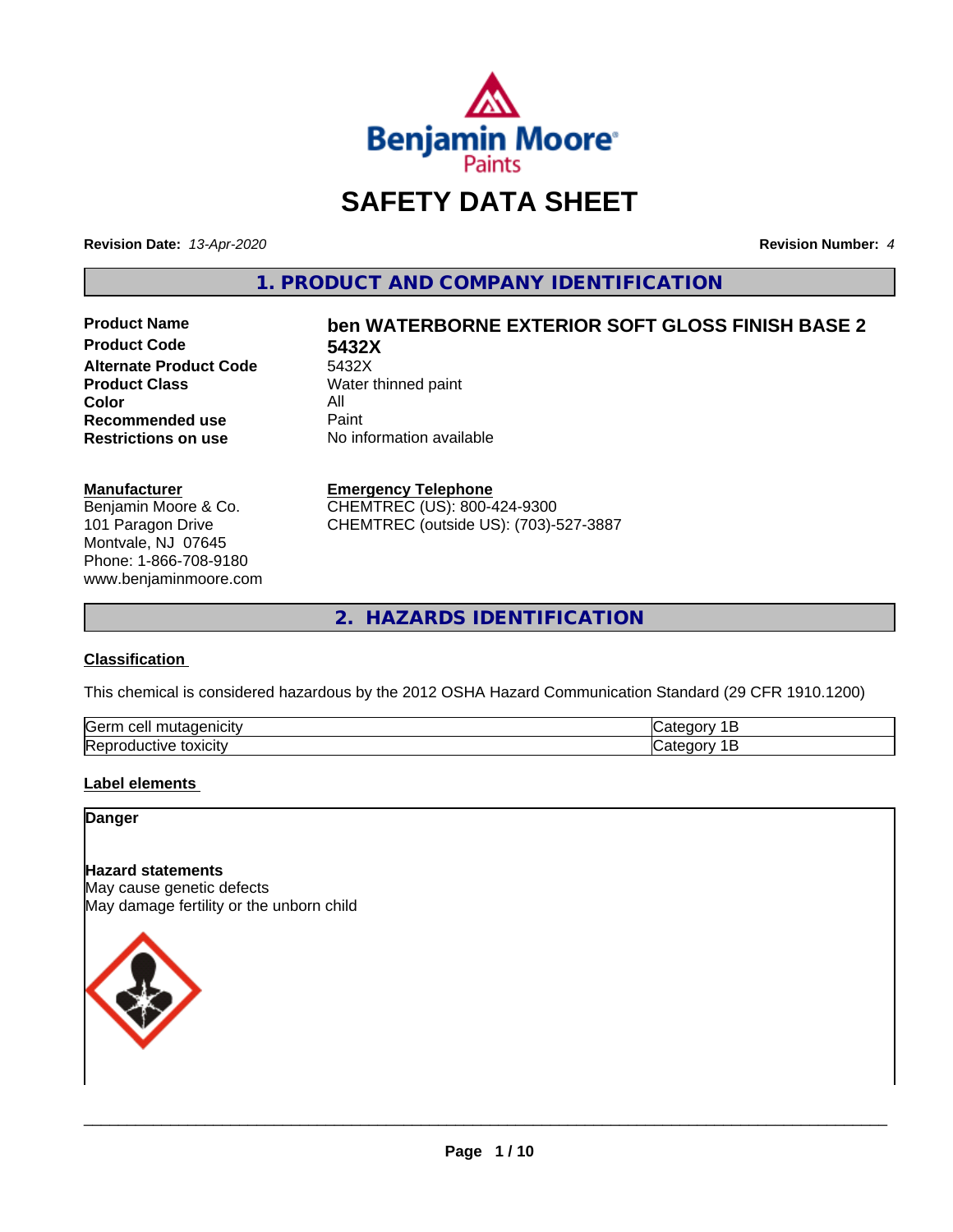**Appearance** liquid **Odor 11** Odor little or no odor

#### **Precautionary Statements - Prevention**

Obtain special instructions before use Do not handle until all safety precautions have been read and understood Use personal protective equipment as required

#### **Precautionary Statements - Response**

IF exposed or concerned: Get medical advice/attention

# **Precautionary Statements - Storage**

Store locked up

#### **Precautionary Statements - Disposal** Dispose of contents/container to an approved waste disposal plant

#### **Hazards not otherwise classified (HNOC)**

Not applicable

#### **Other information**

No information available

# **3. COMPOSITION INFORMATION ON COMPONENTS**

\_\_\_\_\_\_\_\_\_\_\_\_\_\_\_\_\_\_\_\_\_\_\_\_\_\_\_\_\_\_\_\_\_\_\_\_\_\_\_\_\_\_\_\_\_\_\_\_\_\_\_\_\_\_\_\_\_\_\_\_\_\_\_\_\_\_\_\_\_\_\_\_\_\_\_\_\_\_\_\_\_\_\_\_\_\_\_\_\_\_\_\_\_

| <b>Chemical name</b>                         | CAS No.    | Weight-%    |
|----------------------------------------------|------------|-------------|
| Titanium dioxide                             | 13463-67-7 | $10 - 15$   |
| Kaolin                                       | 1332-58-7  | - 5         |
| Silica amorphous                             | 7631-86-9  | - 5         |
| Zinc oxide                                   | 1314-13-2  | $0.5 - 1$   |
| Sodium C14-C16 olefin sulfonate              | 68439-57-6 | $0.1 - 0.5$ |
| Carbamic acid, 1H-benzimidazol-2-yl-, methyl | 10605-21-7 | $0.1 - 0.5$ |
| ester                                        |            |             |
| 1-Methyl-2-pyrrolidinone                     | 872-50-4   | $0.1 - 0.5$ |

# **4. FIRST AID MEASURES**

| <b>General Advice</b> | If symptoms persist, call a physician. Show this safety data sheet to the doctor in<br>attendance.       |
|-----------------------|----------------------------------------------------------------------------------------------------------|
| <b>Eye Contact</b>    | Rinse thoroughly with plenty of water for at least 15 minutes and consult a<br>physician.                |
| <b>Skin Contact</b>   | Wash off immediately with soap and plenty of water while removing all<br>contaminated clothes and shoes. |
| <b>Inhalation</b>     | Move to fresh air. If symptoms persist, call a physician.                                                |
| Ingestion             | Clean mouth with water and afterwards drink plenty of water. Consult a physician<br>if necessary.        |
| <b>Most Important</b> | None known.                                                                                              |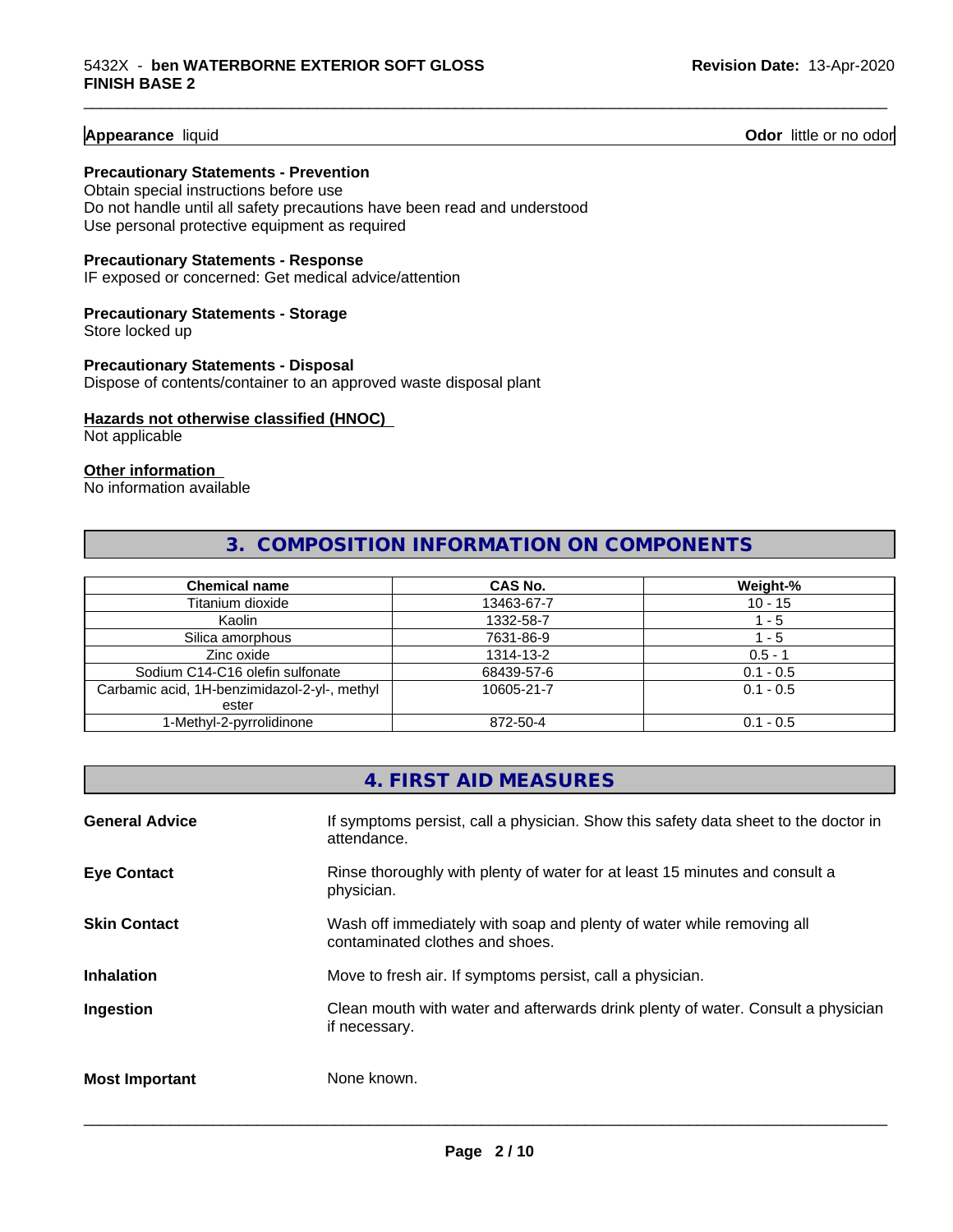| <b>Symptoms/Effects</b>                                                 |                                                               |                                                                                                                                              |                                                    |                                |
|-------------------------------------------------------------------------|---------------------------------------------------------------|----------------------------------------------------------------------------------------------------------------------------------------------|----------------------------------------------------|--------------------------------|
| <b>Notes To Physician</b>                                               |                                                               | Treat symptomatically.                                                                                                                       |                                                    |                                |
|                                                                         |                                                               |                                                                                                                                              | 5. FIRE-FIGHTING MEASURES                          |                                |
| <b>Suitable Extinguishing Media</b>                                     |                                                               | Use extinguishing measures that are appropriate to local<br>circumstances and the surrounding environment.                                   |                                                    |                                |
| Protective equipment and precautions for firefighters                   |                                                               | As in any fire, wear self-contained breathing apparatus<br>pressure-demand, MSHA/NIOSH (approved or equivalent)<br>and full protective gear. |                                                    |                                |
| <b>Specific Hazards Arising From The Chemical</b>                       |                                                               | Closed containers may rupture if exposed to fire or<br>extreme heat.                                                                         |                                                    |                                |
| Sensitivity to mechanical impact                                        |                                                               | No.                                                                                                                                          |                                                    |                                |
| Sensitivity to static discharge                                         |                                                               | No                                                                                                                                           |                                                    |                                |
| <b>Flash Point Data</b><br><b>Method</b>                                | Flash point (°F)<br>Flash Point (°C)                          |                                                                                                                                              | Not applicable<br>Not applicable<br>Not applicable |                                |
|                                                                         | <b>Flammability Limits In Air</b>                             |                                                                                                                                              |                                                    |                                |
|                                                                         | Lower flammability limit:<br><b>Upper flammability limit:</b> |                                                                                                                                              | Not applicable<br>Not applicable                   |                                |
| <b>NFPA</b>                                                             | Health: 2                                                     | Flammability: 0                                                                                                                              | Instability: 0                                     | <b>Special: Not Applicable</b> |
| <b>NFPA Legend</b><br>0 - Not Hazardous<br>1 - Slightly<br>2 - Moderate |                                                               |                                                                                                                                              |                                                    |                                |

4 - Severe

3 - High

*The ratings assigned are only suggested ratings, the contractor/employer has ultimate responsibilities for NFPA ratings where this system is used.*

*Additional information regarding the NFPA rating system is available from the National Fire Protection Agency (NFPA) at www.nfpa.org.*

# **6. ACCIDENTAL RELEASE MEASURES**

| <b>Personal Precautions</b>      | Avoid contact with skin, eyes and clothing. Ensure adequate ventilation.                             |
|----------------------------------|------------------------------------------------------------------------------------------------------|
| <b>Other Information</b>         | Prevent further leakage or spillage if safe to do so.                                                |
| <b>Environmental precautions</b> | See Section 12 for additional Ecological Information.                                                |
| <b>Methods for Cleaning Up</b>   | Soak up with inert absorbent material. Sweep up and shovel into suitable<br>containers for disposal. |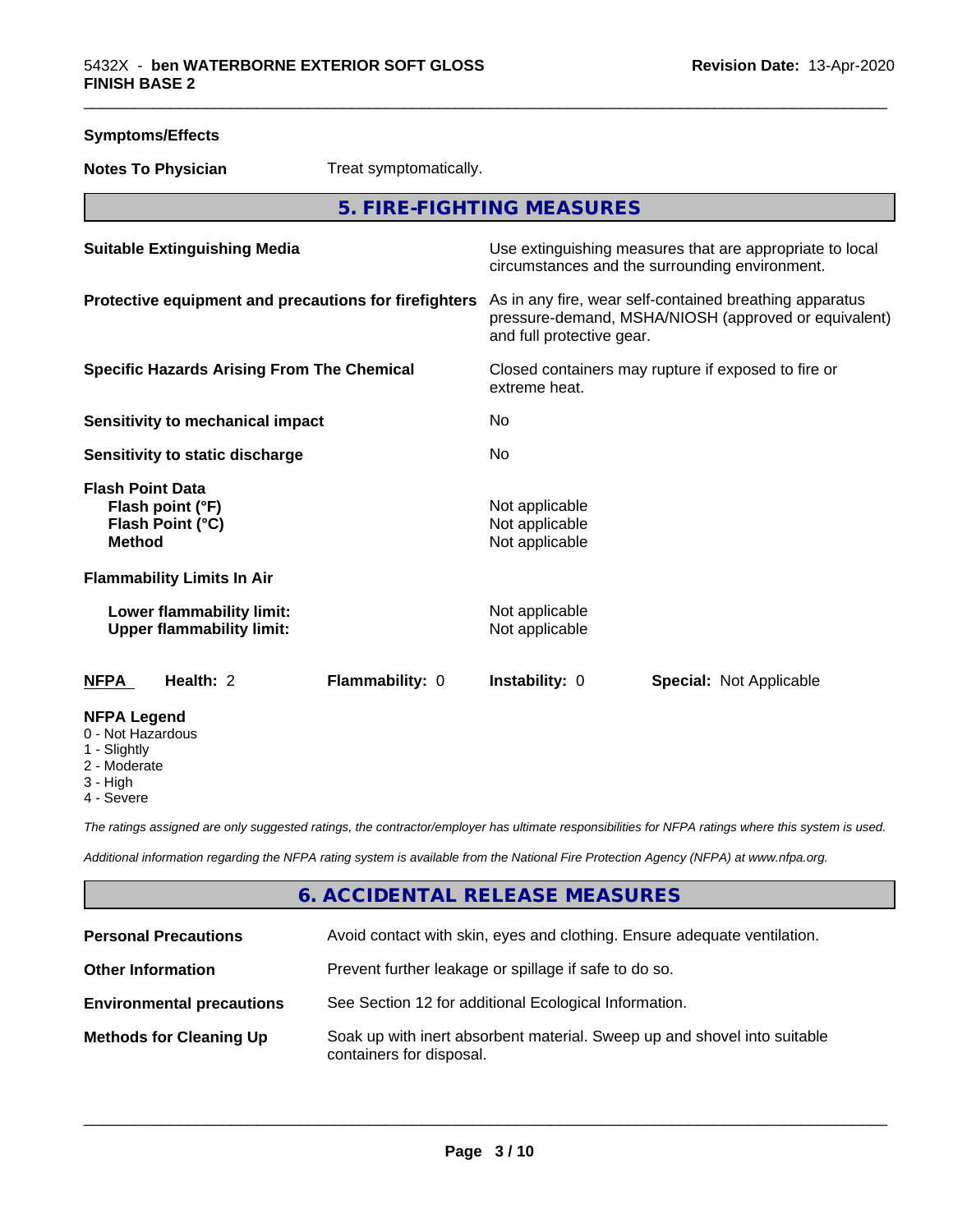|                               | 7. HANDLING AND STORAGE                                                                                                                                                          |  |
|-------------------------------|----------------------------------------------------------------------------------------------------------------------------------------------------------------------------------|--|
| <b>Handling</b>               | Avoid contact with skin, eyes and clothing. Avoid breathing vapors, spray mists or<br>sanding dust. In case of insufficient ventilation, wear suitable respiratory<br>equipment. |  |
| <b>Storage</b>                | Keep container tightly closed. Keep out of the reach of children.                                                                                                                |  |
| <b>Incompatible Materials</b> | No information available                                                                                                                                                         |  |

**8. EXPOSURE CONTROLS/PERSONAL PROTECTION**

#### **Exposure Limits**

| <b>Chemical name</b> | <b>ACGIH TLV</b>                                                                       | <b>OSHA PEL</b>                               |
|----------------------|----------------------------------------------------------------------------------------|-----------------------------------------------|
| Titanium dioxide     | TWA: $10 \text{ mg/m}^3$                                                               | 15 mg/m <sup>3</sup> - TWA                    |
| Kaolin               | TWA: 2 mg/m <sup>3</sup> particulate matter                                            | 15 mg/m $3$ - TWA                             |
|                      | containing no asbestos and <1%<br>crystalline silica, respirable particulate<br>matter | $5 \text{ mg/m}^3$ - TWA                      |
| Silica amorphous     | N/E                                                                                    | 20 mppcf - TWA                                |
|                      |                                                                                        |                                               |
| Zinc oxide           | STEL: 10 mg/m <sup>3</sup> respirable particulate<br>matter                            | $5 \text{ mg/m}^3$ - TWA<br>15 mg/m $3$ - TWA |
|                      | TWA: 2 mg/m <sup>3</sup> respirable particulate<br>matter                              |                                               |

#### **Legend**

ACGIH - American Conference of Governmental Industrial Hygienists Exposure Limits OSHA - Occupational Safety & Health Administration Exposure Limits N/E - Not Established

Ensure adequate ventilation, especially in confined areas.

#### **Personal Protective Equipment**

| <b>Eye/Face Protection</b>    | Safety glasses with side-shields.                                                                                                                                                                                                                                                    |
|-------------------------------|--------------------------------------------------------------------------------------------------------------------------------------------------------------------------------------------------------------------------------------------------------------------------------------|
| <b>Skin Protection</b>        | Protective gloves and impervious clothing.                                                                                                                                                                                                                                           |
| <b>Respiratory Protection</b> | Use only with adequate ventilation. In operations where exposure limits are                                                                                                                                                                                                          |
|                               | exceeded, use a NIOSH approved respirator that has been selected by a<br>technically qualified person for the specific work conditions. When spraying the<br>product or applying in confined areas, wear a NIOSH approved respirator<br>specified for paint spray or organic vapors. |
| <b>Hygiene Measures</b>       | Avoid contact with skin, eyes and clothing. Remove and wash contaminated<br>clothing before re-use. Wash thoroughly after handling.                                                                                                                                                  |

# **9. PHYSICAL AND CHEMICAL PROPERTIES**

**Appearance** liquid **Odor**<br> **Odor Threshold**<br> **Odor Threshold**<br> **Odor Threshold**<br> **Odor Density (Ibs/gal)** 9.6 - 10.0<br> **Specific Gravity** 1.15 - 1.20 **Specific Gravity** 

**No information available**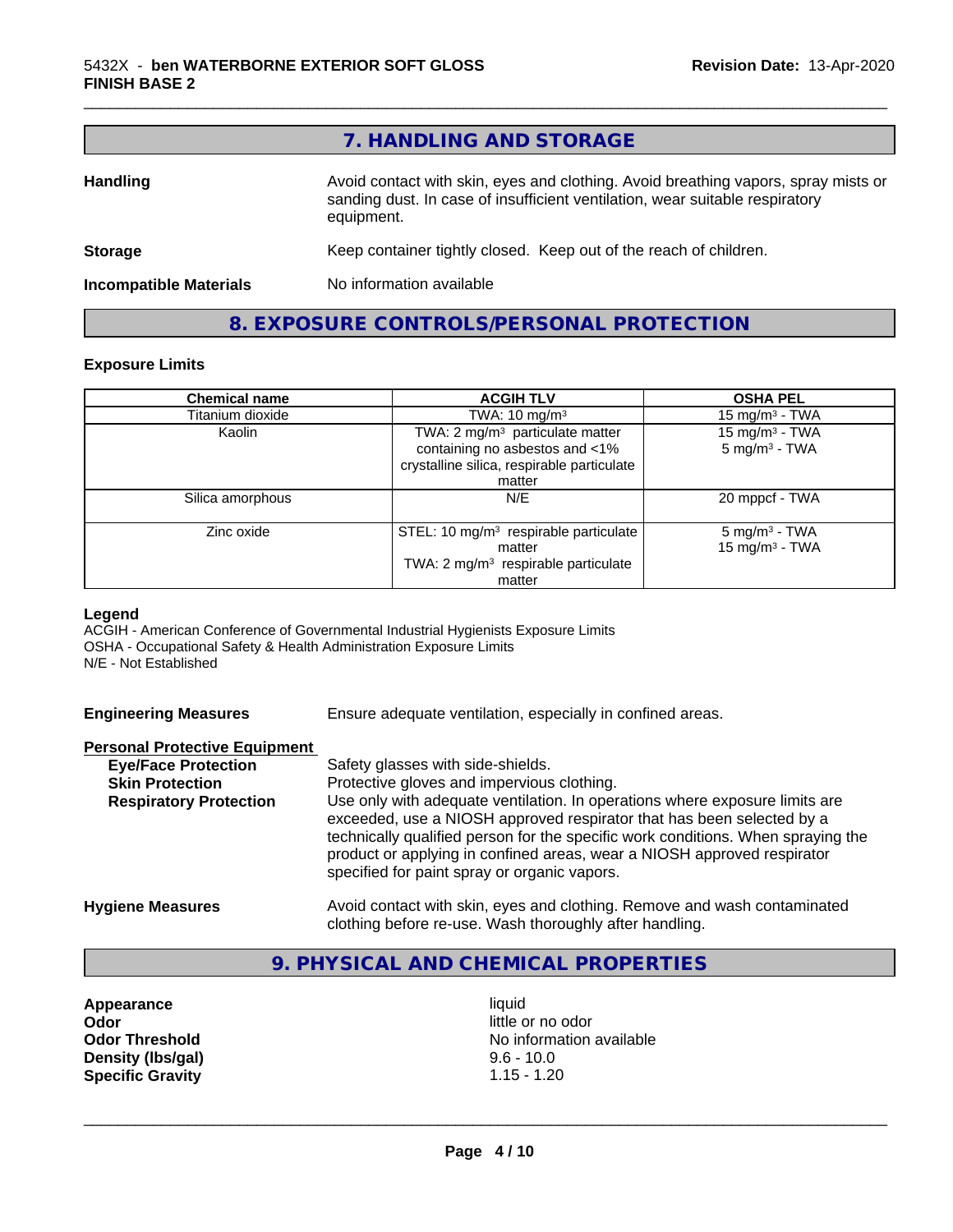**Viscosity (cps)** <br> **Viscosity (cps)** No information available<br>
No information available<br>
No information available **Water solubility**<br> **Evaporation Rate**<br> **Evaporation Rate**<br> **Evaporation Rate Vapor pressure** No information available **Vapor density No information available No information available Wt. % Solids** 35 - 45 **Vol. % Solids Wt. % Volatiles** 55 - 65 **Vol. % Volatiles** 65 - 75 **VOC Regulatory Limit (g/L)** < 50 **Boiling Point (°F)** 212 **Boiling Point (°C) Freezing point (°F)** 32 **Freezing Point (°C)** 0 **Flash point (°F)** Not applicable **Flash Point (°C)** Not applicable **Method**<br> **Flammability (solid, gas)**<br> **Example 2018** Not applicable **Flammability** (solid, gas) **Upper flammability limit:** Not applicable **Lower flammability limit:** Not applicable **Autoignition Temperature (°F)** No information available **Autoignition Temperature (°C)**<br> **Decomposition Temperature (°F)** No information available **Decomposition Temperature (°F) Decomposition Temperature (°C)** No information available<br> **Partition coefficient Partition available** 

**pH**<br>
Viscosity (cps) The Contract Contract Contract Contract Contract Contract Contract Contract Contract Contract Co<br>
No information available **Solubility(ies)** No information available **Evaporation Rate** No information available **No information available** 

\_\_\_\_\_\_\_\_\_\_\_\_\_\_\_\_\_\_\_\_\_\_\_\_\_\_\_\_\_\_\_\_\_\_\_\_\_\_\_\_\_\_\_\_\_\_\_\_\_\_\_\_\_\_\_\_\_\_\_\_\_\_\_\_\_\_\_\_\_\_\_\_\_\_\_\_\_\_\_\_\_\_\_\_\_\_\_\_\_\_\_\_\_

# **10. STABILITY AND REACTIVITY**

| <b>Reactivity</b>                         | Not Applicable                           |
|-------------------------------------------|------------------------------------------|
| <b>Chemical Stability</b>                 | Stable under normal conditions.          |
| <b>Conditions to avoid</b>                | Prevent from freezing.                   |
| <b>Incompatible Materials</b>             | No materials to be especially mentioned. |
| <b>Hazardous Decomposition Products</b>   | None under normal use.                   |
| <b>Possibility of hazardous reactions</b> | None under normal conditions of use.     |

# **11. TOXICOLOGICAL INFORMATION**

## **Product Information**

**Information on likely routes of exposure**

**Principal Routes of Exposure** Eye contact, skin contact and inhalation.

**Acute Toxicity**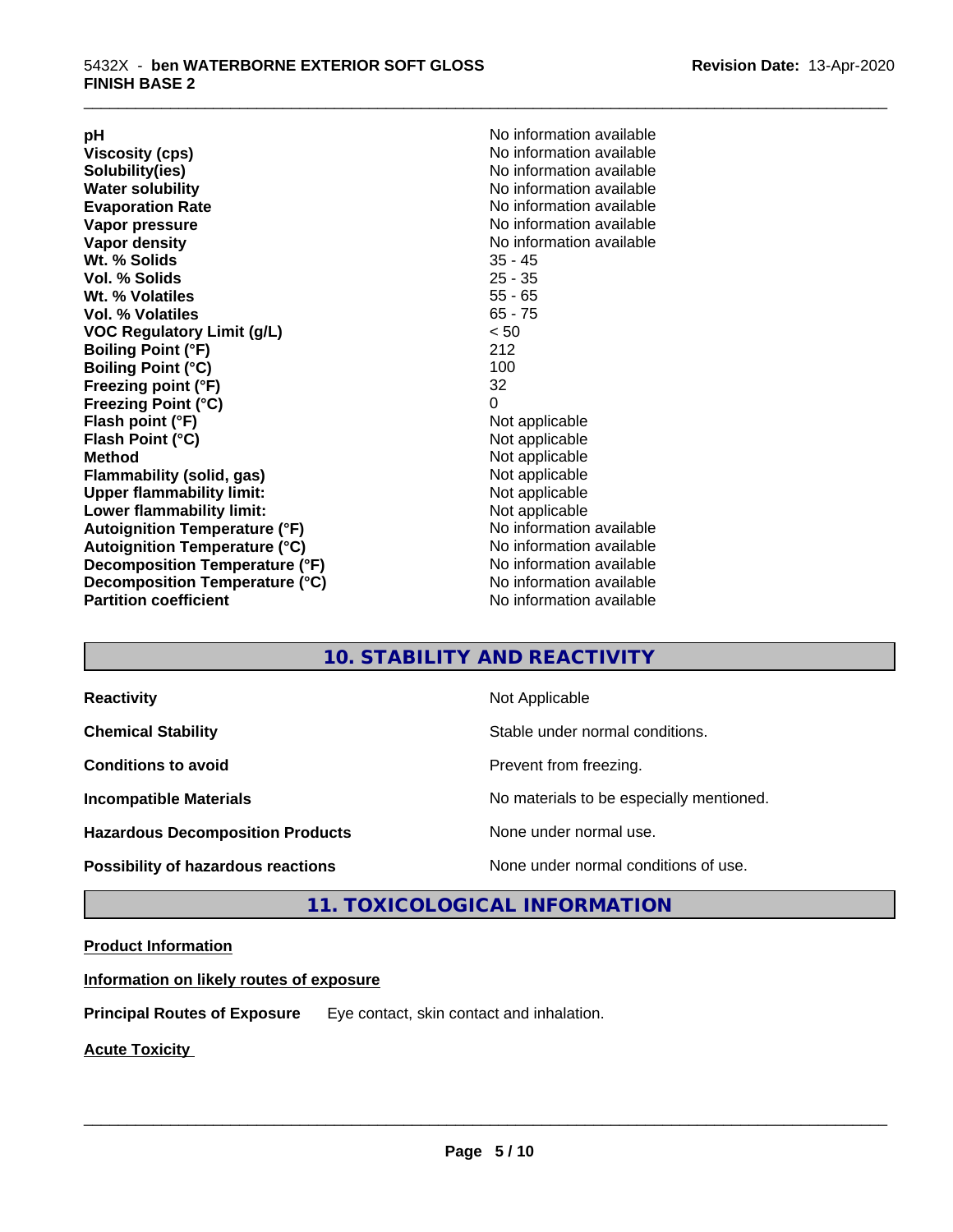# **Product Information** No information available **Symptoms** related to the physical, chemical and toxicological characteristics **Symptoms** No information available **Delayed and immediate effects as well as chronic effects from short and long-term exposure Eye contact Execution Contact Contact Contact Contact Contact Contact Contact Contact Contact Contact Contact Contact Contact Contact Contact Contact Contact Contact Contact Contact Contact Contact Contact Contact Contact** Substance may cause slight skin irritation. Prolonged or repeated contact may dry skin and cause irritation. **Inhalation**<br> **Ingestion**<br> **Ingestion**<br>
Ingestion may cause gastrointestinal irr **Ingestion** Ingestion may cause gastrointestinal irritation, nausea, vomiting and diarrhea. **Sensitization** No information available **Neurological Effects**<br> **Mutagenic Effects**<br> **Mutagenic Effects**<br> **No information available.** Suspected of causing genetic defects. **Reproductive Effects** May damage fertility or the unborn child.<br> **Developmental Effects** Mo information available **Developmental Effects Target organ effects** No information available. **STOT** - **single exposure** No information available. **STOT - repeated exposure** No information available.<br> **Other adverse effects** No information available. **Other adverse effects Aspiration Hazard** No information available

#### **Numerical measures of toxicity**

**The following values are calculated based on chapter 3.1 of the GHS document**

| <b>ATEmix (oral)</b>   | 76454 mg/kg  |
|------------------------|--------------|
| <b>ATEmix (dermal)</b> | 152177 mg/kg |

#### **Component Information**

| Chemical name                                                       | Oral LD50                                    | Dermal LD50                                                                        | <b>Inhalation LC50</b> |
|---------------------------------------------------------------------|----------------------------------------------|------------------------------------------------------------------------------------|------------------------|
| Titanium dioxide<br>13463-67-7                                      | $> 10000$ mg/kg (Rat)                        |                                                                                    |                        |
| Kaolin<br>1332-58-7                                                 | $>$ 5000 mg/kg (Rat)                         | $>$ 5000 mg/kg (Rat)                                                               |                        |
| Silica amorphous<br>7631-86-9                                       | $= 7900$ mg/kg (Rat)                         | $>$ 2000 mg/kg (Rabbit)                                                            | $> 2.2$ mg/L (Rat) 1 h |
| Zinc oxide<br>1314-13-2                                             | $> 5000$ mg/kg (Rat)                         |                                                                                    |                        |
| Sodium C14-C16 olefin sulfonate<br>68439-57-6                       | $= 2220$ mg/kg (Rat)                         | $> 740$ mg/kg (Rabbit)                                                             |                        |
| Carbamic acid.<br>1H-benzimidazol-2-yl-, methyl ester<br>10605-21-7 | $> 5050$ mg/kg (Rat)<br>$= 6400$ mg/kg (Rat) | > 10000 mg/kg (Rabbit) = 2 g/kg<br>$\text{Rat}$ ) = 8500 mg/kg ( $\text{Rabbit}$ ) |                        |
| 1-Methyl-2-pyrrolidinone<br>872-50-4                                | $=$ 3914 mg/kg (Rat)                         | $= 8$ g/kg (Rabbit)                                                                | $> 5.1$ mg/L (Rat) 4 h |

# **Chronic Toxicity**

#### **Carcinogenicity**

*The information below indicateswhether each agency has listed any ingredient as a carcinogen:.*

| Chemical | <b>IARC</b>              | <b>NTP</b> | ∧ב⊔∧            |
|----------|--------------------------|------------|-----------------|
| name     | INI                      | .          | . . <i>.</i>    |
|          | 2B<br>Human<br>ossible ' |            | ietor<br>Listed |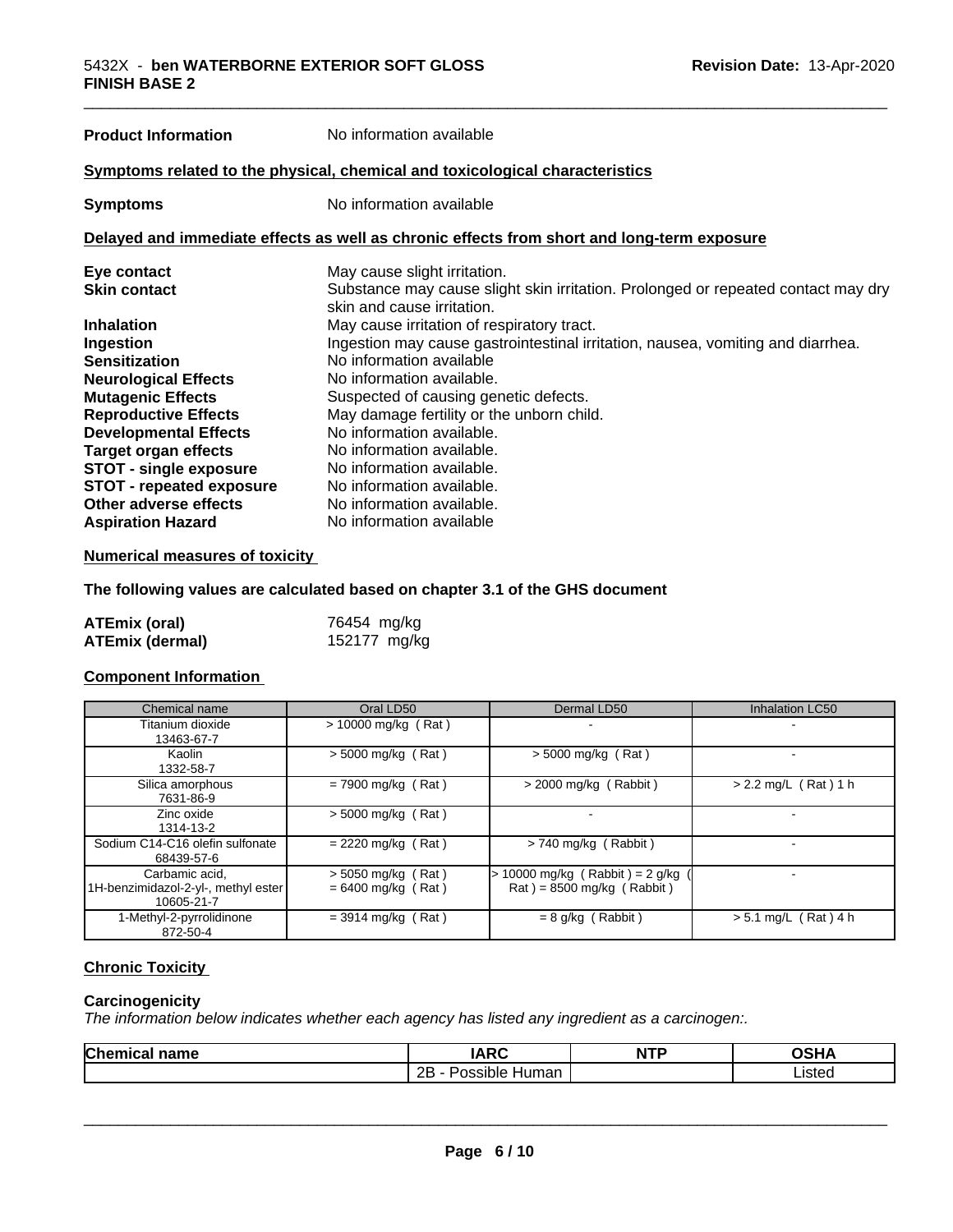#### 5432X - **ben WATERBORNE EXTERIOR SOFT GLOSS FINISH BASE 2**

| -<br>dioxide<br>---<br>шл<br>1 L c |  |  |
|------------------------------------|--|--|

\_\_\_\_\_\_\_\_\_\_\_\_\_\_\_\_\_\_\_\_\_\_\_\_\_\_\_\_\_\_\_\_\_\_\_\_\_\_\_\_\_\_\_\_\_\_\_\_\_\_\_\_\_\_\_\_\_\_\_\_\_\_\_\_\_\_\_\_\_\_\_\_\_\_\_\_\_\_\_\_\_\_\_\_\_\_\_\_\_\_\_\_\_

• Although IARC has classified titanium dioxide as possibly carcinogenic to humans (2B), their summary concludes: "No significant exposure to titanium dioxide is thought to occur during the use of products in which titanium dioxide is bound to other materials, such as paint."

#### **Legend**

IARC - International Agency for Research on Cancer NTP - National Toxicity Program OSHA - Occupational Safety & Health Administration

**12. ECOLOGICAL INFORMATION**

# **Ecotoxicity Effects**

The environmental impact of this product has not been fully investigated.

## **Product Information**

# **Acute Toxicity to Fish**

No information available

## **Acute Toxicity to Aquatic Invertebrates**

No information available

## **Acute Toxicity to Aquatic Plants**

No information available

#### **Persistence / Degradability**

No information available.

#### **Bioaccumulation**

There is no data for this product.

#### **Mobility in Environmental Media**

No information available.

#### **Ozone**

No information available

#### **Component Information**

#### **Acute Toxicity to Fish**

Titanium dioxide  $LC50:$  > 1000 mg/L (Fathead Minnow - 96 hr.) Carbamic acid, 1H-benzimidazol-2-yl-, methyl ester LC50: 1.5 mg/L (Rainbow Trout - 96 hr.)

#### **Acute Toxicity to Aquatic Invertebrates**

Carbamic acid, 1H-benzimidazol-2-yl-, methyl ester LC50: 0.22 mg/L (water flea - 48 hr.)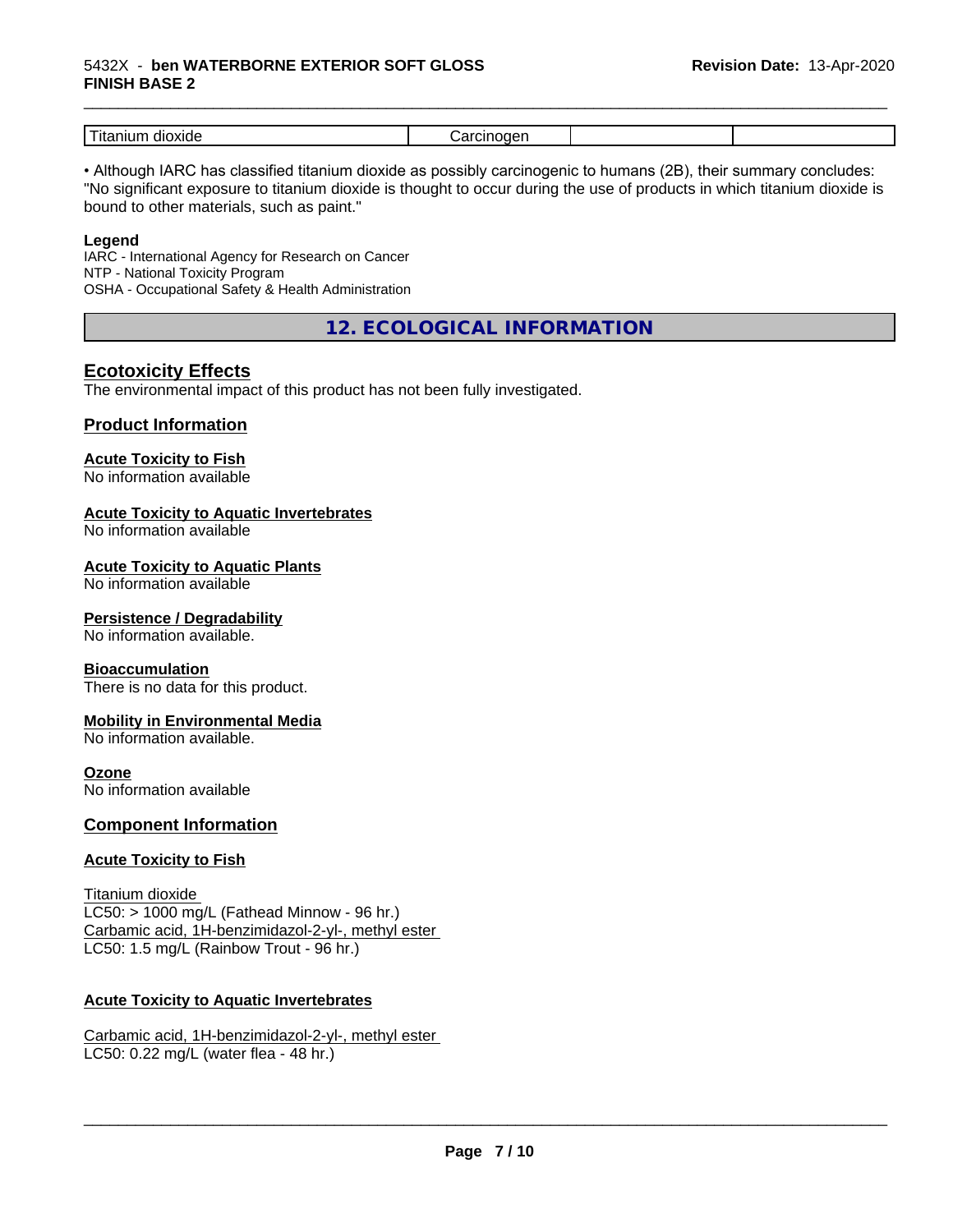#### **Acute Toxicity to Aquatic Plants**

No information available

|                              | 13. DISPOSAL CONSIDERATIONS                                                                                                                                                                                               |
|------------------------------|---------------------------------------------------------------------------------------------------------------------------------------------------------------------------------------------------------------------------|
| <b>Waste Disposal Method</b> | Dispose of in accordance with federal, state, and local regulations. Local<br>requirements may vary, consult your sanitation department or state-designated<br>environmental protection agency for more disposal options. |
|                              | 14. TRANSPORT INFORMATION                                                                                                                                                                                                 |
| <b>DOT</b>                   | Not regulated                                                                                                                                                                                                             |
| <b>ICAO/IATA</b>             | Not regulated                                                                                                                                                                                                             |
| <b>IMDG/IMO</b>              | Not regulated                                                                                                                                                                                                             |
|                              | <b>15. REGULATORY INFORMATION</b>                                                                                                                                                                                         |

\_\_\_\_\_\_\_\_\_\_\_\_\_\_\_\_\_\_\_\_\_\_\_\_\_\_\_\_\_\_\_\_\_\_\_\_\_\_\_\_\_\_\_\_\_\_\_\_\_\_\_\_\_\_\_\_\_\_\_\_\_\_\_\_\_\_\_\_\_\_\_\_\_\_\_\_\_\_\_\_\_\_\_\_\_\_\_\_\_\_\_\_\_

# **International Inventories**

| <b>TSCA: United States</b> | Yes - All components are listed or exempt. |
|----------------------------|--------------------------------------------|
| <b>DSL: Canada</b>         | Yes - All components are listed or exempt. |

# **Federal Regulations**

| SARA 311/312 hazardous categorization |  |
|---------------------------------------|--|
|---------------------------------------|--|

| Acute health hazard               | Nο  |
|-----------------------------------|-----|
| Chronic Health Hazard             | Yes |
| Fire hazard                       | Nο  |
| Sudden release of pressure hazard | Nο  |
| <b>Reactive Hazard</b>            | N٥  |

#### **SARA 313**

Section 313 of Title III of the Superfund Amendments and Reauthorization Act of 1986 (SARA). This product contains a chemical or chemicals which are subject to the reporting requirements of the Act and Title 40 of the Code of Federal Regulations, Part 372:

*None*

**Clean Air Act,Section 112 Hazardous Air Pollutants (HAPs) (see 40 CFR 61)**

This product contains the following HAPs:

*None*

# **US State Regulations**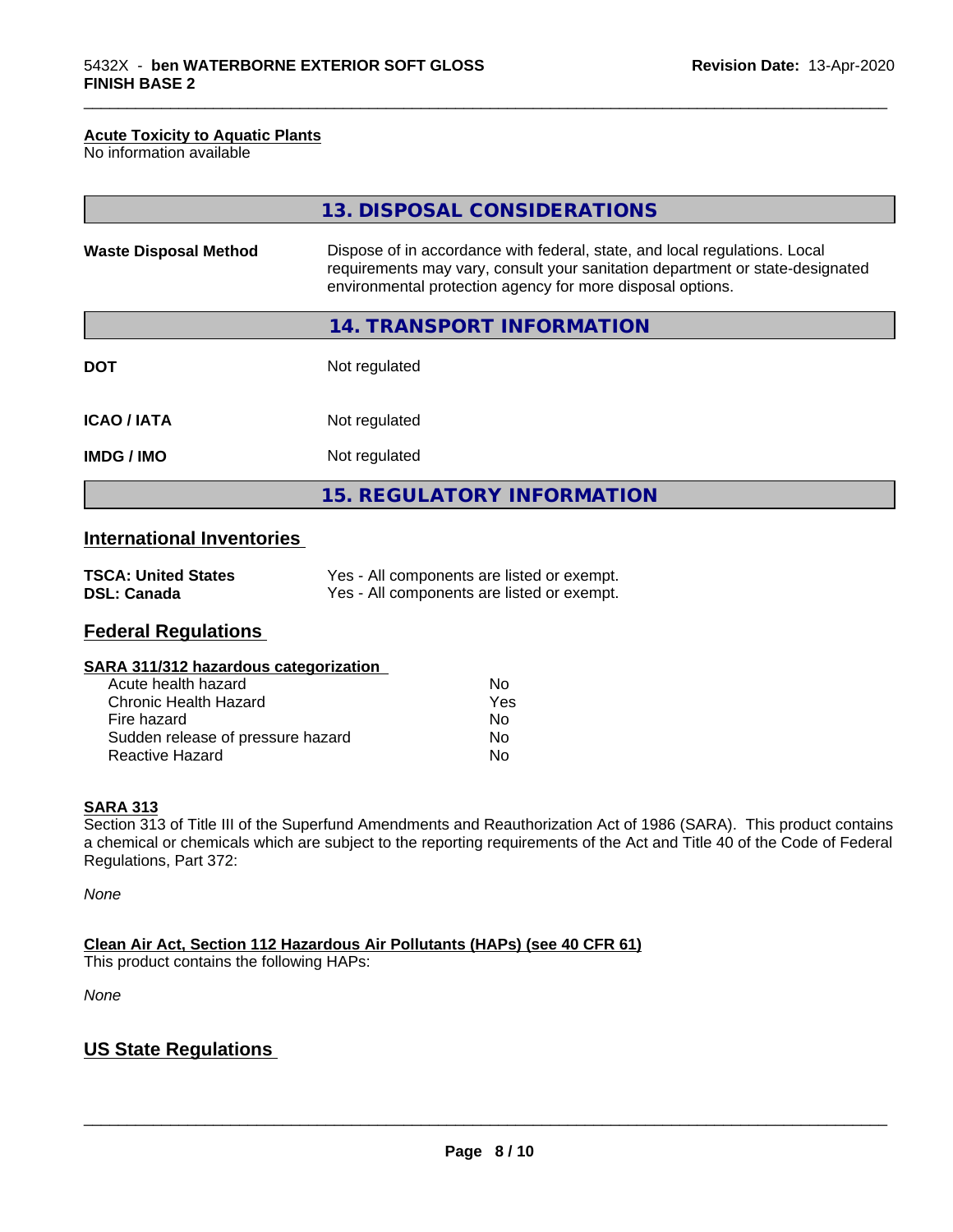#### **California Proposition 65**

**WARNING:** Cancer and Reproductive Harm– www.P65warnings.ca.gov

#### **State Right-to-Know**

| <b>Chemical name</b>                  | <b>Massachusetts</b> | <b>New Jersey</b> | Pennsvlvania |
|---------------------------------------|----------------------|-------------------|--------------|
| Titanium dioxide                      |                      |                   |              |
| Kaolin                                |                      |                   |              |
| Silica amorphous                      |                      |                   |              |
| Carbamic acid, 1H-benzimidazol-2-yl-, |                      |                   |              |
| methyl ester                          |                      |                   |              |
| 1-Methyl-2-pyrrolidinone              |                      |                   |              |

#### **Legend**

X - Listed

# **16. OTHER INFORMATION**

**HMIS** - **Health:** 2\* **Flammability:** 0 **Reactivity:** 0 **PPE:** -

#### **HMIS Legend**

- 0 Minimal Hazard
- 1 Slight Hazard
- 2 Moderate Hazard
- 3 Serious Hazard
- 4 Severe Hazard
- Chronic Hazard

X - Consult your supervisor or S.O.P. for "Special" handling instructions.

*Note: The PPE rating has intentionally been left blank. Choose appropriate PPE that will protect employees from the hazards the material will present under the actual normal conditions of use.*

*Caution: HMISÒ ratings are based on a 0-4 rating scale, with 0 representing minimal hazards or risks, and 4 representing significant hazards or risks. Although HMISÒ ratings are not required on MSDSs under 29 CFR 1910.1200, the preparer, has chosen to provide them. HMISÒ ratings are to be used only in conjunction with a fully implemented HMISÒ program by workers who have received appropriate HMISÒ training. HMISÒ is a registered trade and service mark of the NPCA. HMISÒ materials may be purchased exclusively from J. J. Keller (800) 327-6868.*

 **WARNING!** If you scrape, sand, or remove old paint, you may release lead dust. LEAD IS TOXIC. EXPOSURE TO LEAD DUST CAN CAUSE SERIOUS ILLNESS, SUCH AS BRAIN DAMAGE, ESPECIALLY IN CHILDREN. PREGNANT WOMEN SHOULD ALSO AVOID EXPOSURE.Wear a NIOSH approved respirator to control lead exposure. Clean up carefully with a HEPA vacuum and a wet mop. Before you start, find out how to protect yourself and your family by contacting the National Lead Information Hotline at 1-800-424-LEAD or log on to www.epa.gov/lead.

| <b>Prepared By</b>    | <b>Product Stewardship Department</b><br>Benjamin Moore & Co.<br>101 Paragon Drive<br>Montvale, NJ 07645<br>800-225-5554 |
|-----------------------|--------------------------------------------------------------------------------------------------------------------------|
| <b>Revision Date:</b> | 13-Apr-2020                                                                                                              |